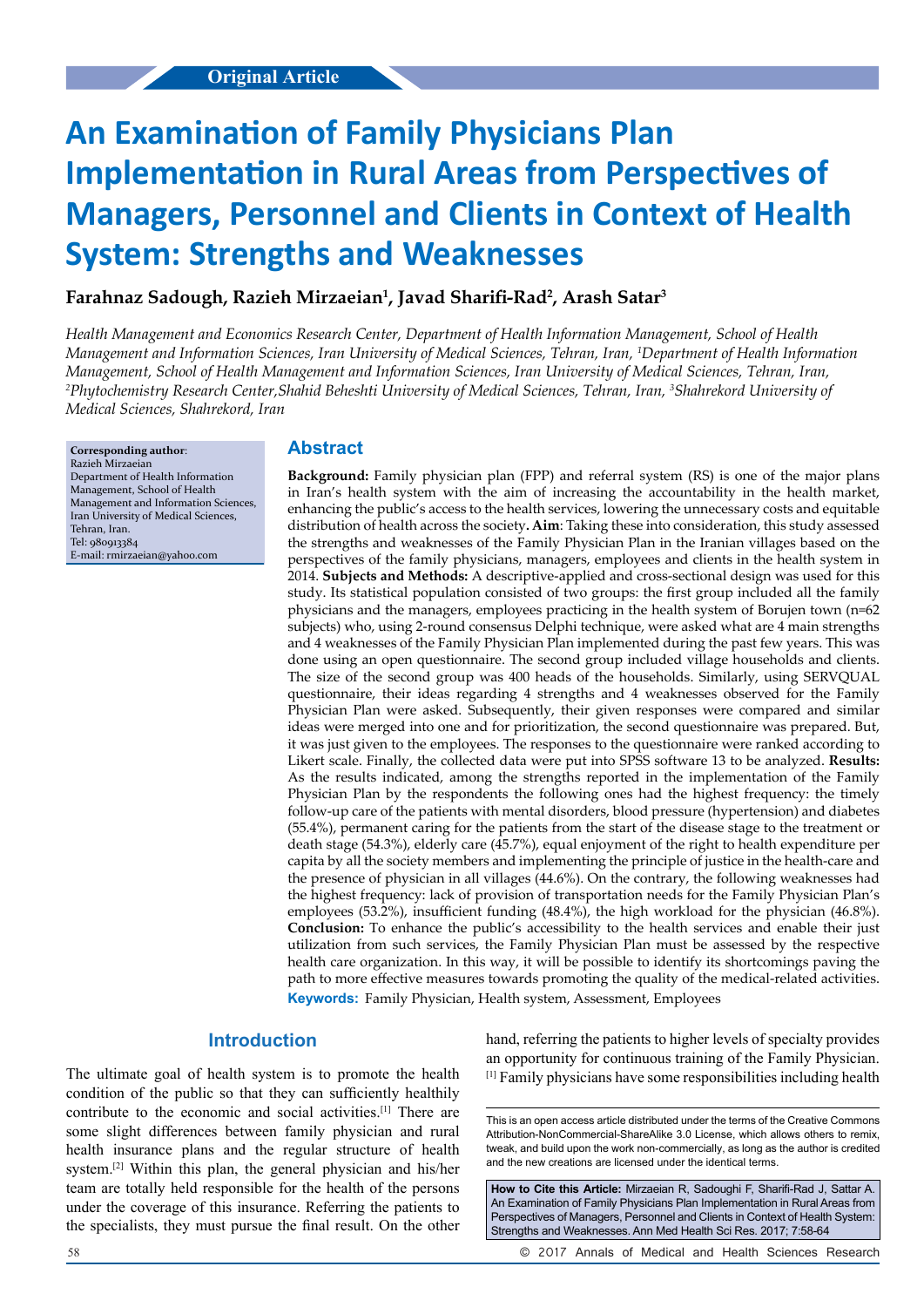management, research, considering the comprehensibility and continuance of the services and coordination with other involved departments.[3] In the Family Physicians Plan, concern over health is the main focus of the measures taken by the physicians and the overall goal of the plan is to ensure the maintenance and promotion of the health of the society and provision of health services for the individuals, families and societies under the coverage of the plan regardless of the age, sex differences, economic characteristics and disease risks.[4] In one study on the evaluation of the Family Physician Plan, it was found that 97.6% of the research population have welcomed this plan and reported that they have referred to the Family Physician at least for one time.[1] The past research on the strengths of the Family Physician Plan in the rural areas has provided some evidence of the positive effects of this Plan. For instance, in one study, the positive effect of the family physician plan on the function of health units regarding the presence of the physicians and obstetricians and also insurance coverage at health centers in the rural area was demonstrated.<sup>[5]</sup> According to the results of another study regarding the Family Physician Plan and prenatal cares, there had been remarkable improvement in the majority of the parental care provision measures after the Family Physician Plan which can be regarded as a great achievement justifying the expansion of the plan and its improvement in both rural and urban areas with the main goal of promotion of the whole community health.<sup>[6]</sup>

However, the results of one study on the quality of the medical services delivered within the Family Physician Plan confirmed the existence of a gap between the patients' expectations and the quality of the provided services. To put it differently, the existing quality condition of family physician services was far from the ideal situation with the observed gap being more serious in both tangible and responsive dimensions. The maintenance of a strong focus on the patients, creation of a medical practice exceeding the patients' expectations, provision of high-quality health-care services and the realization of the continuous improvement of all the processes are among the helpful recommendations outlined in this study.<sup>[7]</sup> Reviewing on the regulations of the Family Physician in Canada, Vogel argued that the training program implemented for the family physicians in Canada lasts 2 years which is much shorter than the 3, 4 or 5-year training programs held in United States America. As a result, it is necessary to execute the stipulated standards and administrative regulations in Canada.[8]

Despite the periodic monitoring of the Family Physicians Plan so as to examine the level of clients' satisfaction, the awareness of the residents in the rural regions from the capabilities of this plan and evaluation of the relevance of the level of villagers' knowledge to their satisfaction with this Plan, the necessity of the continuation of such plans will be subject to their continued evaluation from the perspectives of all the beneficiaries. The most significant effect of this plan is embodied in the reformation of health system, promotion of the capabilities of the existing plan for the regions with higher rate of population and the wide scope of its activities. In a study on the level of satisfaction of the villagers with the Family Physicians Plan, it was found that 72.2% of subjects had obtained some information about this plan

from various resources with the nurse-aides and the personnel of health-care system being the most frequent available resources. [9] Many health systems have recognized the necessity of the reformulation taking some steps towards it. Reviewing the 70 year history of the Family Physicians Plan in many countries, it can be inferred that this plan is one the most important and efficient methods available for increasing the access of the mass people to the health services and their equitable enjoyment of such services. Besides supplying the services required by the people, Family Physician Plan will decrease the possibility of misuse of the people's health requirements by the health services providers.<sup>[10]</sup>

Therefore, given the significant role the family physician, as a holistic doctor, plays in taking care of all patients on the one hand and the policies adopted by the health system regarding the Family Physician Plan in the urban areas on the other hand , there is an increasing need for taking some steps towards recognizing the advantages and disadvantages of this Plan based on the perspectives of the physicians, executive managers and employees so as to promote the satisfaction of both the clients and physicians. To put it differently, despite its established efficiency in modifying the referral system and providing the fundamental services in the rural health system, this plan is also facing some challenges a fact which makes its evaluation from the perspective of the executive and staff managers and family physicians an inevitable necessity. Some of these challenges are as follows: the shortage of physicians and human resources, the assignment of one physician and a limited number of healthcare personnel for several rural areas, the clients' obligatory refers to the urban medical centre, their insistence on seeing higher level specialists, the lack of diagnostic facilities and equipment available to the family physicians, the lack of health facilities such as Dentistry or Obstetrics facilities or services for minimizing the size of referral chain. This study assessed the strengths and weaknesses of the Family Physician Plan in the Iranian villages based on the perspectives of the managers, employees and clients in the health system in 2014.

#### **Methods**

The current research is a descriptive-applied study conducted using cross-sectional method. This study was conducted within a time interval of nine months in 2014-2015. Its statistical population included two groups, namely, employees group and clients group. The employee group consisted of all family physicians and health care managers and employees working in the Borujen town  $(n=62)$ . The sample size equaled the population size or the sample included the total population. Selected by 2-round consensus Delphi technique, the researchers requested them to enumerate four main strengths and four weaknesses of the Family Physician Plan in use during the recent years using an open questionnaire. In the first round of the study conducted using Delphi technique, the ideas of the experts and authorities in the Family Physician domain were pooled to clarify the major strengths and weaknesses of the plan. In this stage, due to the large number of the customers and their lack of sufficient knowledge and expertise to use the Delphi technique for them, it was decided to not include the customers' ideas. The second group included the rural clients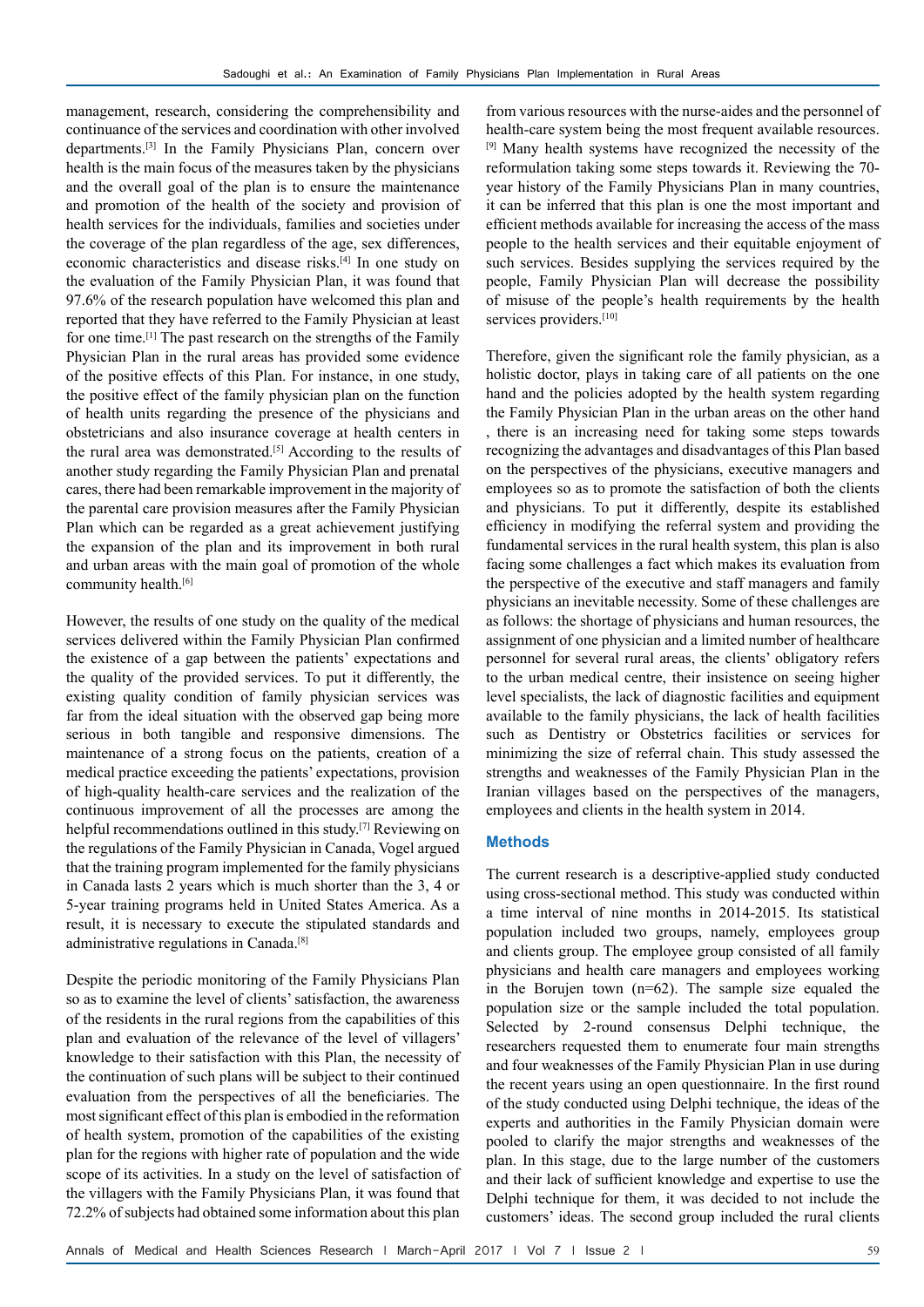and households. Based on the sample size calculated, as many as 400 heads of the households were asked what are 4 strengths and 4 weaknesses of the Family Physician Plan using the survey method and the standard SERVQUAL questionnaire.[11] In the second phase of the study, the respondents given by both groups were compared and the similar ideas were merged. To determine the priority of the ideas in terms of their significance, a second questionnaire was prepared. This questionnaire was administered for only the former group i.e. employees group (62 subjects) because given the high size of the latter group (clients) conducting another survey for them will make their initial ideas biased in terms of their reliability. In effect, clients' opinions survey with the purpose of comparing the viewpoints of the administrative personnel with those of the clients may make the reliability and tangibility of the strengths and weaknesses of this plan in the implementation stage more clear-cut. As a flexible and adaptable tool useful for data collection and analysis, the 2-round consensus Delphi technique makes clear what is known or unknown for the researchers regarding the research subject matter. Before starting the study using 2-round consensus Delphi technique, the researcher has to determine two factors namely, subject selection and time frames. Furthermore, when designing and implementing the study, some additional precautionary notes such as low response rate, unintentionally guiding feedback, and surveying panelists about their limited knowledge of the topic rather than soliciting their expert judgments must also be taken into account. Providing real-time and real-world data, the 2-round consensus Delphi technique is an efficient and important data collection methodology which has now found various applications. This technique was selected by consulting with the practitioners in the field. Since the research population consisted of the health care system's personnel, family physicians and managers forming a heterogeneous population, this methodology was used. It can be used for soliciting the required information from the individuals immersed in the topic of interest. In the 2-round consensus Delphi Decision technique, the number of the respondents is usually lower than 50 and often 15 to  $20^{[12]}$  Then, the opinions collected were ranked on the basis of a Likert-scale (1% to 25%, 25% to 50%, 50% to 75%, and 75% to 100%) so as to determine the respondents' level of agreement with the determined item as the strength/weakness effective for the Family Physician Plan). This research was mainly focused on obtaining the major strengths and weaknesses of the Family Physician Plan from the perspective of family physicians, managers, employees in this domain. However, given the remarkable importance of the customers' ideas in using this plan during its implementation period, it was felt necessary to collect their ideas so as to get a more complete and comprehensive picture of this plan. Nonetheless, due to the large number of the customer, a sample of 400 customers was randomly selected and their ideas were collected using a questionnaire.

Following this stage, the items were classified into two discrete categories i.e. the strengths category *vs*. the weaknesses category were put into SPSS version 13.0 to be analyzed. To analyze the items, each question was given a code while the given respondents were given a code ranged from 1 to 4 and

a mean score was calculated for the individual items in each category. Since the research basis was the family physicians, managers, employees opinions and the second-stage items were equally distributed among all of them  $(n=62)$ , these opinions were used as the basis of the analysis, as well. As for meeting the ethical requirements of the research project, it is noteworthy that this study was primarily founded on a survey of all the respective beneficiaries and authorities while the survey of the second group i.e. the clients is an indicative of meeting their rights in determining the strengths and weaknesses of the Plan from the perspective of the clients or consumers. After analysis, the obtained results were announced to the respective authorities so as to reform the Family Physician Plan and enhance both the effectiveness and efficiency of this plan.

#### **Ethical aspects**

This research was conducted by respecting the principle of the privacy of the information and ideas of the users and customers. The researchers also tried their best to avoid any bias when using the practical viewpoints and ideas of these two groups so as to extract the most important strengths and weaknesses of the Family Physician Plan.

#### **Findings**

Based on the data on the demographic characteristics, among the 62 managers, Family Physicians and employees in question, the frequency of male and female respondents was 35.5% (22 subjects) and 64.5% (40 subjects), respectively. The distribution of the population under research in terms of job category was as follows: nurse-aide (54.8%), obstetrician (12.9%), employees (16.1%) and finally, physicians (16.1%). The highest frequency in terms of age for the employees and family physicians was found to be 25-35 years old (i.e. 37.1%=23 subjects). In terms of population rate, the highest population rate covered by the villages in question was population over 3000 (frequency of 30.6%=19subjects) [Table 1].

As per the findings obtained from the clients' demographic data, from among 400 subjects in question, 182 (45.5%) were male and 218 (54.5%) were female. As for the average age of the subjects, it was found that 150 (32.5%) aged lower than 30 years while 270 (68.5%) aged 30-50 years of old. Regarding the perspective of the clients on the strengths and weaknesses of the family physician plan, easy access to the physician 257(64.4%) and lack of access to the paraclinic facilities 324 (81.2%) were the most frequent strength and weakness mentioned by the clients in the first stage of the survey, respectively [Table 2].

With respect to exploring the strengths of the Family Physician Plan, the results of the survey conducted on the managers, employees and physicians showed that the highest mean scores for the strengths were obtained for the following items: the timely follow-up care of the patients with mental disorders, blood pressure (hypertension) and diabetes (55.4%), permanent caring for the patients from the start of the disease stage to the treatment or death stage (54.3%), elderly care (45.7%), equal enjoyment of the right to health expenditure per capita by all the society members and implementing the principle of justice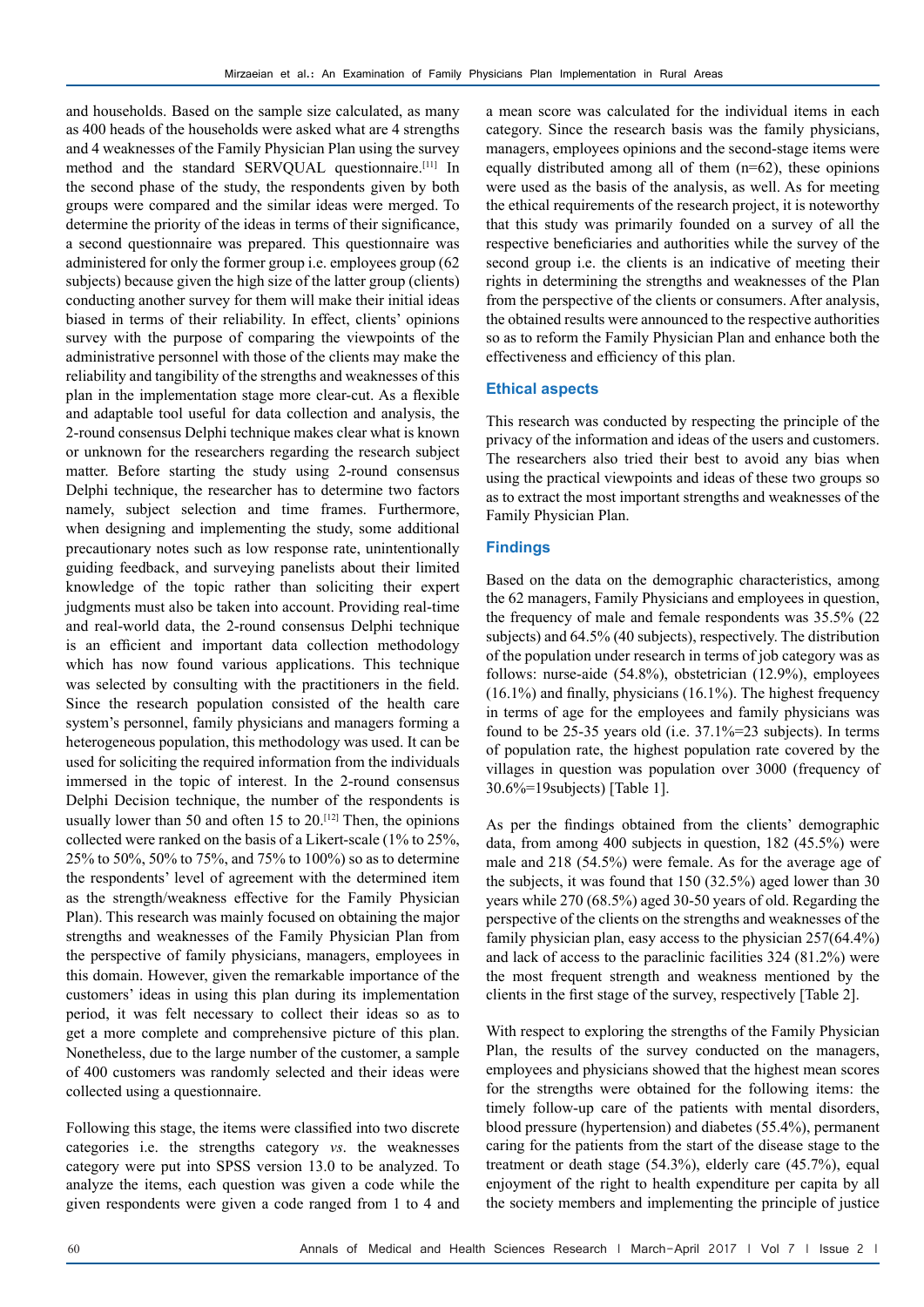| Table 1: The frequency distribution of the employees in terms |  |
|---------------------------------------------------------------|--|
| of age and population under the coverage of the plan          |  |

| Age                                       |    | Frequency Percentage |
|-------------------------------------------|----|----------------------|
| < 25                                      | 5  | 8.1                  |
| $25 - 35$                                 | 23 | 37.1                 |
| $35 - 45$                                 | 21 | 33.9                 |
| $>= 45$                                   | 13 | 21                   |
| Sum                                       | 62 | 100                  |
| Population under the coverage of the plan |    | Frequency Percentage |
| < 1000                                    | 15 | 24.2                 |
| 1000-1499                                 | 14 | 22.6                 |
| 1500-1999                                 | 11 | 16.1                 |
| 2000-2499                                 | 2  | 3.2                  |
| 2500-2999                                 | 1  | 1.6                  |
| $>= 3000$                                 | 19 | 30.6                 |
| Sum                                       | 62 | 100                  |

**Table 2: The percentage frequency distributions of the strengths of the Family Physician Plan in terms of the viewpoints given by clients**

| Questions (Strengths)                                                                               |     | <b>Frequency Percentage</b> |
|-----------------------------------------------------------------------------------------------------|-----|-----------------------------|
| Easy access to the physician especially in<br>the evening and night                                 | 257 | 64.4                        |
| Following up the subjects' health status by<br>the physician and recording the illness's<br>history | 167 | 41.7                        |
| Proper care from the pregnant women by<br>the obstetrician                                          | 95  | 23.9                        |
| Screening the diseases (i.e. separation of<br>healthy people from the ill ones)                     | 62  | 15.6                        |
| Identification of inherited ailments                                                                | 48  | 11.9                        |
| Treatment costs are appropriate for the<br>villagers                                                | 38  | 9.5                         |
| Questions (Strengths)                                                                               |     | <b>Frequency Percentage</b> |
| Lack of access to the paraclinic facilities<br>in the center                                        | 324 | 81.2                        |
| High workload for the physician                                                                     | 232 | 58.1                        |
| The shortage of the funding allocated to<br>the family physician domain                             | 122 | 30.6                        |
| Inappropriateness of physical building<br>space for the delivery of the services                    | 77  | 19.4                        |

in the health-care and the presence of physician in all villages (44.6%) [Table 3].

As for the weaknesses of the Family Physician Plan based on the standpoint of the managers and employees, the lack of provision of transportation means for the Family Physician Plan's personnel (53.2%) the scarceness of the allowances (48.4%), the high workload of referrals reported for the family physician (46.8%) in order enjoyed the highest frequency, respectively [Table 4].

## **Discussion**

As per the results obtained for the strengths of Family Physician Plan, the items mentioned by the managers and employees included easy access to the physician, equal enjoyment of the health per capita by all the society's members, the record of all treatment measures and patients' visits, the presence of the physician in all the villages and desirable caring for the elderly, pregnant women, patients suffering from chronic diseases or Diabetes. Examining the achievements of the Family Physician

Plan implemented in Iran and its challenges, Bagheri (2009) claimed that following this plan, the number of physicians in the rural areas and cities with a population under 20000 has increased from 2000 to 6000 in Shiraz Province. Meanwhile, one year following this plan, the incidence rate of some types of diseases has decreased up to 35%.[13] In another study entitled "Modification of Health System in Iran", Shapour concluded that strengthening the referral system of referral in the Family Physician Plan, establishing and distributing the healthcare units, exploring the ranking of the services, transferring the data to the geographical information system, reaching a consensus over the regulations and the referral course for adapting the organization to the needs brought by the establishment of the referral system, implementing the clinical treatment guidelines, preparing some useful instructions for promoting the quality of the nonclinical skills (communicative) specifically for the family physicians and training the family physicians on how to use these directives are among the essentialities of the plan for the modification of the health system<sup>[14]</sup>. The findings of the previous research imply that the dimensions involved in the Family Physician Plan in the rural areas, namely, the structure of the network, the existence of a defined services package, a well-defined goal population, the clarification of the referral channel, the assessment of the level of satisfaction with the payment as well as the performance monitoring must be taken into account.[15] Conducting a research on 166 patients, Menahem *et al.* reported that the subjects in question were satisfied with the Family Physician Plan with a considerable number of them were totally familiar with the functions of the physicians practicing under this plan.[16] Takian in his study reported that the family physician plan and rural health insurance recently implemented in Iran has had mixed effects of the PPS on health system performance. Based on the results of this study, PPS has not been successful in changing the current status and has resulted in conflict, confusion, lack of collaboration and the failure of the fragile partnership between the purchaser and provider.[17]

It is generally argued that if the customers' expectations are kept consistent with the product or process provided by any organization, it is much easier for the organization to meet them successfully.<sup>[18]</sup> Patient satisfaction is considered as an ever-changing object that needs to be continuously monitored and promoted; otherwise, the patients' expectations may not be satisfied and new challenges may occur which may result in exploitation by the competitors. If the healthcare providers desire to meet their customers' needs and expectations on-time and more effectively, they should first try to get an understanding of the content and organization of the expectations.[19] Regarding the main weaknesses of Family Physician Plan, the following cases can be enumerated: the shortage of the allowances dedicated for the family physician domain, failure to attract the participation and collaboration on the part of other departments for implementing the Family Physician Plan given the fact that the health of the society is a meta-domain phenomenon, lack of access to the paraclinic facilities in the centre, the high workload for the family physician, lack of provision of transport means for the Family Physician Plan's personnel. Motlagh in his study entitled "The Satisfaction of the Family Physicians with the Factors Affecting Dynamicization of the Family Physician Plan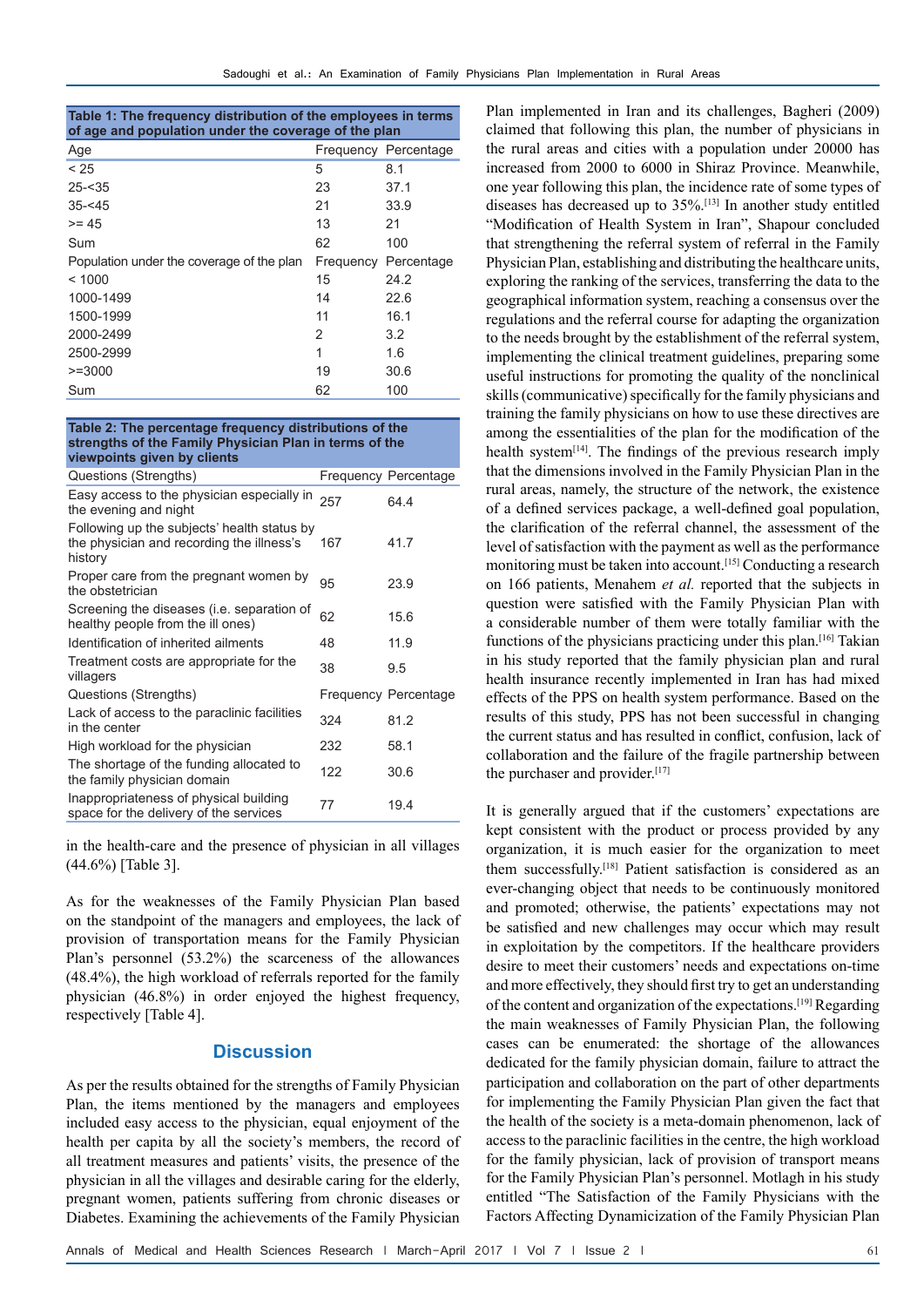#### **Table 3: The percentage frequency distributions of the strengths of the Family Physician Plan in terms of the viewpoints given by the executive managers and employees under study**

| Questions (Strengths)                                                                                                                                  | $(1-25)$<br>Percentage | $(25-50)$<br>Percentage | $(50-75)$<br>Percentage Percentage | $(75-100)$ |
|--------------------------------------------------------------------------------------------------------------------------------------------------------|------------------------|-------------------------|------------------------------------|------------|
| Diagnosis of the widespread and epidemic disease                                                                                                       | 2.2                    | 31.5                    | 18.5                               | 43.5       |
| The follow-up of the disease after visiting a specialty physician until the achievement<br>of full cure                                                | 8.7                    | 21.7                    | 26.1                               | 40.2       |
| Treatment costs are appropriate for the villagers                                                                                                      | 8.7                    | 25                      | 26.1                               | 39.1       |
| Following up the subjects' health status by the physician and recording the illness's<br>history                                                       | 13                     | 23.9                    | 26.1                               | 37         |
| The registration of all medical actions and visits in the patients' index and maintaining<br>the patients' information                                 | 16.3                   | 22.8                    | 23.9                               | 33.7       |
| The easiness of providing obstetrician -pharmacy -laboratory services                                                                                  | 6.5                    | 20.7                    | 38                                 | 32.6       |
| Performing periodic physical examinations for the subjects under the supervision of<br>the physicians                                                  | 8.7                    | 19.6                    | 22.8                               | 32.6       |
| Easy access to the physician especially in the evening and night                                                                                       | 12                     | 23.9                    | 31.5                               | 31.5       |
| Providing care from the elderly and aged people                                                                                                        | 1.1                    | 20.7                    | 45.7                               | 31.5       |
| Formation of health profile for all the subjects                                                                                                       | 4.3                    | 18.5                    | 26.1                               | 30.4       |
| Identification of inherited ailments                                                                                                                   | 6.5                    | 25                      | 40.2                               | 27.2       |
| Proper implementation of the referral system will increase the capability for delivering<br>the services and decreases the excess volume of the visits | 11.11                  | 22.10                   | 40.5                               | 26.29      |
| Continuing treatment of the patients from the early stages of the illness until treatment<br>or death                                                  | 2.2                    | 18.5                    | 54.3                               | 22.8       |
| The presence of equal pattern across the society                                                                                                       | 4.3                    | 35.9                    | 35.9                               | 22.8       |
| On time Referring of the patients in the risk                                                                                                          | 5.4                    | 27.2                    | 42.4                               | 20.7       |
| Equitable enjoyment of the health per capita by all the society and implementing the<br>justice principle in the health domain                         | 5.4                    | 29.3                    | 44.6                               | 19.6       |
| The possibility for mass informing and increasing people's information about desirable<br>food regiment                                                | 4.3                    | 30.4                    | 42.4                               | 19.6       |
| Lowering drug usage by the people                                                                                                                      | 14.1                   | 29.3                    | 33.7                               | 19.6       |
| Proper care from the pregnant women by the obstetrician                                                                                                | 17.4                   | 21.7                    | 39.1                               | 18.5       |
| Integrated and holistic management of the family health                                                                                                | 18.5                   | 34.8                    | 28.3                               | 17.4       |
| The presence of the physician in all the villages                                                                                                      | 8.7                    | 29.3                    | 44.6                               | 15.2       |
| Forcing the physicians to doing the basic visit for the patients and rapid diagnosis                                                                   | 18.5                   | 34.8                    | 32.6                               | 14.1       |
| Screening the diseases (i.e. separation of healthy people from the ill ones)                                                                           | 7.6                    | 39.1                    | 38                                 | 12         |
| Performing the treatment and follow-up procedures for patients with psychiatric,<br>Diabetes and high blood pressure                                   | 12                     | 17.4                    | 55.4                               | 12         |
| Delivery of the services based on ranking (nurse-aide, general practitioner, specialty<br>physicians, super-specialty,                                 | 13                     | 28.3                    | 29.3                               | 9.8        |

**Table 4: The percentage frequency distribution of the weaknesses of the family physician plan in terms of the viewpoints given** 

| by the executive managers and employees under study                                                                                                                           |          |           |           |                                                           |
|-------------------------------------------------------------------------------------------------------------------------------------------------------------------------------|----------|-----------|-----------|-----------------------------------------------------------|
| Questions (Weaknesses)                                                                                                                                                        | $(1-25)$ | $(25-50)$ | $(50-75)$ | $(75-100)$<br>Percentage Percentage Percentage Percentage |
| Lack of provision of transportation vehicles for the family physician plan's personnel                                                                                        | 17.7     | 16.1      | 12.9      | 53.2                                                      |
| The shortage of the funding allocated to the family physician domain                                                                                                          | 24.2     | 16.1      | 11.3      | 48.4                                                      |
| Completing unnecessary forms which often overlap                                                                                                                              | 22.6     | 11.3      | 19.4      | 46.8                                                      |
| High workload for the physician                                                                                                                                               | 19.4     | 19.6      | 12.9      | 46.8                                                      |
| Lack of ambulance in the rural centers for dispatching the patients                                                                                                           | 27.4     | 12.9      | 14.5      | 45.2                                                      |
| The inadequacy of 2.5 drug items in an order given the multiplicity of the reason of<br>seeing a doctor                                                                       | 27.4     | 14.5      | 12.9      | 45.2                                                      |
| The recurrent change of family physician in the rural areas                                                                                                                   | 29       | 11.3      | 14.5      | 45.2                                                      |
| Shortage of the physicians and not working of the centers at most times                                                                                                       | 27.4     | 19.4      | 8.1       | 43.5                                                      |
| Lack of timely provision of the human resources and other munitions                                                                                                           | 22.6     | 14.5      | 17.7      | 43.5                                                      |
| Requesting the referral to a specialized physician by the individuals without any initial<br>visit by the family physician                                                    | 27.4     | 17.7      | 12.9      | 41.9                                                      |
| Lack of 24-hour physician in the village                                                                                                                                      | 41.9     | 6.5       | 9.7       | 41.9                                                      |
| Inappropriateness of physical building space for the delivery of the services                                                                                                 | 25.8     | 16.1      | 16.1      | 41.9                                                      |
| Lack of access to the paraclinic facilities in the center                                                                                                                     | 25.8     | 22.6      | 9.7       | 41.9                                                      |
| Promoting the people's expectations from health-care system                                                                                                                   | 29       | 11.3      | 21        | 38.7                                                      |
| Failing to attract the participation and contribution of other domains for implementing the<br>family physician plan given the fact that community's health is a meta-process | 24.2     | 16.1      | 21        | 38.7                                                      |
| Lack of support of the plan on the part of senior managers                                                                                                                    | 21       | 24.2      | 16.1      | 38.7                                                      |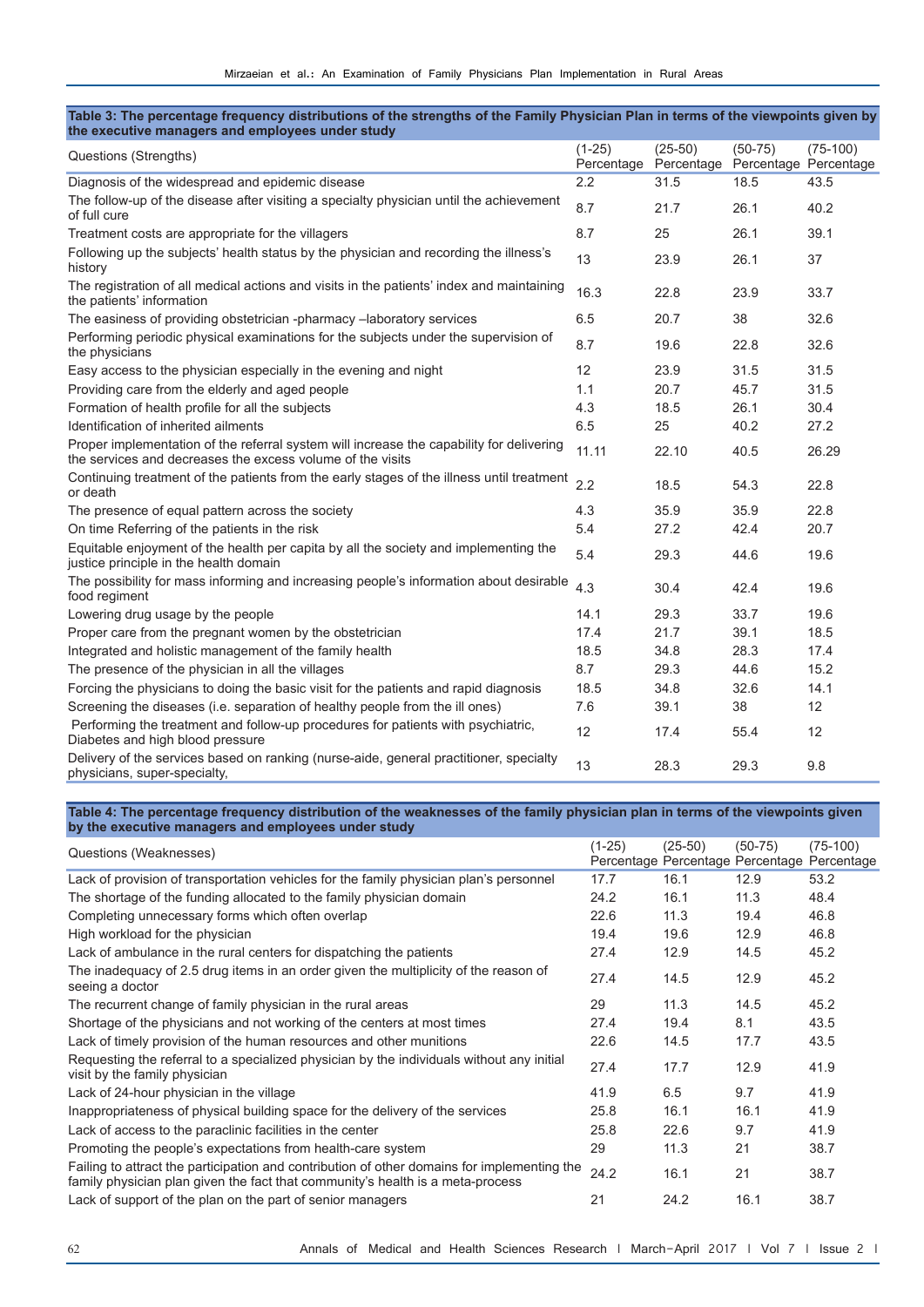| Not providing a proper work ground by the respective authorities (from departments to<br>the province)       | 27.4 | 17.7 | 19.4 | 35.5 |
|--------------------------------------------------------------------------------------------------------------|------|------|------|------|
| Excessive usage of the medications and recurrent visits to the physician                                     | 27.4 | 16.1 | 21   | 35.5 |
| Lack of coordination between levels 1 & 2 employees (the levels of servicing) and<br>confusion of the people | 29   | 22.6 | 14.5 | 33.9 |
| Lack of giving information about Family Physician Plan during their study                                    | 27.4 | 17.7 | 21   | 33.9 |
| Lack of family physicians' commitment to implementation of the plan as per the<br>respective instructions    | 48.4 | 11.3 | 12.9 | 27.4 |
| Lack of registration of the medication receipts in the insurance booklet                                     | 33.9 | 21   | 17.7 | 27.4 |
| Not justifying the Family Physician Plan's physicians about health problems                                  | 29   | 29   | 14.5 | 27.4 |
| Lack of technical evaluation of the plan when implemented and during its operation                           | 40.3 | 22.6 | 16.1 | 21   |
| Lack of allocation of health per capita for everyone per year                                                | 41.9 | 19.4 | 19.4 | 19.4 |
| Lack of proper link between the physician and the middle and assistant personnel                             | 41.9 | 25.8 | 21   | 11.3 |

and Village's health insurance in the Golestan, Mazandaran, Babol and Gilan Universities of Medical Sciences" reported that the level of satisfaction of family physicians with the performance of staff departments in the health centre in the respective towns and the overall performance of the specialist practitioners Grade 2 in terms of admission and technical support from the referred patients is low.<sup>[2]</sup> In one study titled "Cost Efficiency of the Family Physician Plan in Fars Province, Southern Iran", Hatam concluded that this plan has resulted in some improvement in the level of health training, availability and equity and the best services and consequent associated cost decrease. However, the costs of the healthcare have also increased as a result of increased referrals to the pharmacies, laboratories and radiology clinics.[20]

In another study, Alidusti assessed the satisfaction of the residents in the rural areas of Shahrekord town with the Family Physician Plan. He found that although just 33.2% of the subjects were found to be completely familiar with the Family Physician Plan, 48.1% of them were moderately satisfied with the results of this plan.[21,22] In the same vein, in one study done by Suki *et al*. it was found that the subjects under study were not satisfied with the quality of healthcare services provided by the private healthcare centers. The main reason reported by the subjects for their dissatisfaction was the long waiting time (more than an hour) for receiving the services and lack of on-time response to the occurred problems by the healthcare.<sup>[23]</sup>

Taking this into account, it is also worth mentioning that despite the efficiency of this plan in modifying the referral system and providing the essential health services within the rural healthcare System, there are numerous problems and challenges which makes evaluation of this plan in terms of executive and staff departments' managers, family physicians, the employees in the insurance section of the health-care services located in the hospitals and medical centers as well as the clients inevitable. Among these problems, the following items can be mentioned: shortage of the physicians and human resources, the assignment of one physician and a limited number of employees for several rural areas, the obligatory visits of the clients to the urban medical centers, lack of observance of the referral system, problems occurred for the insurance experts working in the urban medical centers, lack of clients' trust the treatment provided by the family physicians, lack of diagnostic facilities and equipments available to the family physicians, the shortage of health facilities such as dentistry facilities or obstetrics services for minimizing the size of the referral chain.

#### **Acknowledgment**

It is up to us to express our deep and sincere gratitude to all the family physicians and administrators of the family physician plan, research population as well as the professors of faculty of medical management and information of Iran University of Medical Sciences who assisted us in conducting this research.

### **Conflict of Interest**

There are no conflicts of interest.

#### **References**

- 1. Jannati A, Maleki M, Gholizadeh M. Evaluating the strengths and weaknesses of the family physician plan. J Tandorosti. 2009;4:40-44.
- 2. Motlagh ME, PourShirvani DN, Ashrafian H. The satisfaction of the family physicians with the factors affective for dynamicization of the rural family physician plan in the universities of medical sciences in 2009. J Gilan University Med Sci. 2009;19:48-55.
- 3. Rural Health Insurance and Family Physician Plan. Mashhad University of Medical Sciences. Retrieved from: www. Mums.ac.ir/ fpp/fa/kbfbb
- 4. Asefzadeh S, Rezapur A. The Management of Health-care Services. J Hadis-e-Emruz. 2005.
- 5. Khayyati F, Esmaeil MM, Kabir MJ, Kazemeini H, gharibi F, Jafari N. The role of family physician in case finding, referral, and insurance coverage in the rural areas. Iranian J Publ Health. 2011;40:136-139.
- 6. Raeissi P, Hashemi A. The effect of implementing the family physician program on prenatal care given to rural women at fouman health network, North of Iran. Am J Sci Res. 2011;27:134-143.
- 7. Vafaee-Najar A, Nejatzadegan Z, Pourtaleb A, Kaffashi Sh, Vejdani M. The quality assessment of family physician service in rural regions, Northeast of Iran in 2012. Int J Health Policy Manag. 2014;2:137-142.
- 8. Vogel L. Foreign family medicine regulators wary of Canadian review. CMAJ. 2011;183.
- 9. Najimi A, Alidoosti M. Sharifi Rad Gh. Exploring the awareness, attitude and satisfaction of the residents in the rural areas of Isfahan City with the family physician plan. J Health Sys Res. 2011;6:36-38.
- 10. Ministry of Medical Health, Care and Training. Deputy of Health. The report for the executive performance of family physician plan and rural insurance in 2006 and the first half of 2007.'
- 11. Nworie J. Using the Delphi technique in educational technology research. 2011;55:24-26.
- 12. Hsu C, Brian A. Practical assessment, research & evaluation. The Delphi technique: Making sense of consensus. A peer-reviewed electronic Journal. 2007;12: 2-5.
- 13. Bagheri K, Alavian M. Family physicians in Iran: Success despite challenges. Health policy research, Shiraz. 2010;376:1541.